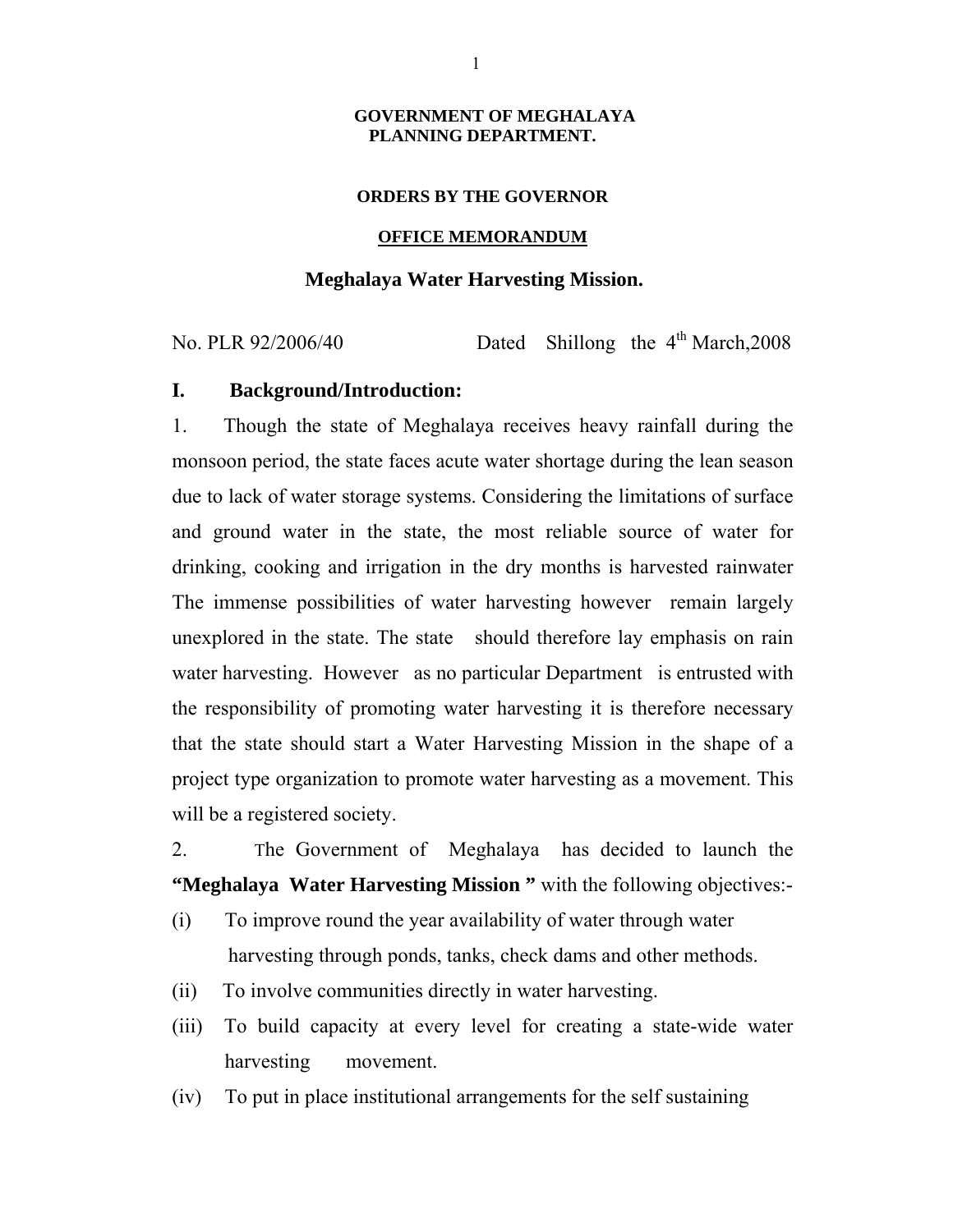management of water harvesting structures and systems.

3. The Water Harvesting Mission will be a State Plan scheme for which resources have to be channelized for the purpose from various schemes of other departments. The resources available from the Central Government, Institutions and from other sources will also be explored The Mission Authority should be a semi – autonomous body having strong linkages with

local communities. The Planning Department of the state will be the Nodal Department. The implementation of the schemes will be through the local village communities. The schemes will also be proposed by them as per their needs. The NGOs/technical officials will help them in preparing plan and estimates.

### **II. Strategy:**

- 1. Rain Water Harvesting would be adopted and implemented as a State programme.
- 2. The scheme should be planned and executed on scientific principles and integrated with suitable land-use practices.
- 3. Need to build data base on rain water harvesting and dissemination of data/information on available technology and recent advancements to the users at grass root level.
- 4. The prioritization of areas for implementation should be identified on the basis of declining water table, quality degraded areas and vulnerable areas.
- 5. Traditional rain water harvesting techniques should be revived, supported and developed taking into account the recent advancements.
- 6. Proactive approaches such as mass awareness programmes and training programmes would be undertaken by government agencies in association with NGOs, SHGs and Voluntary Organisations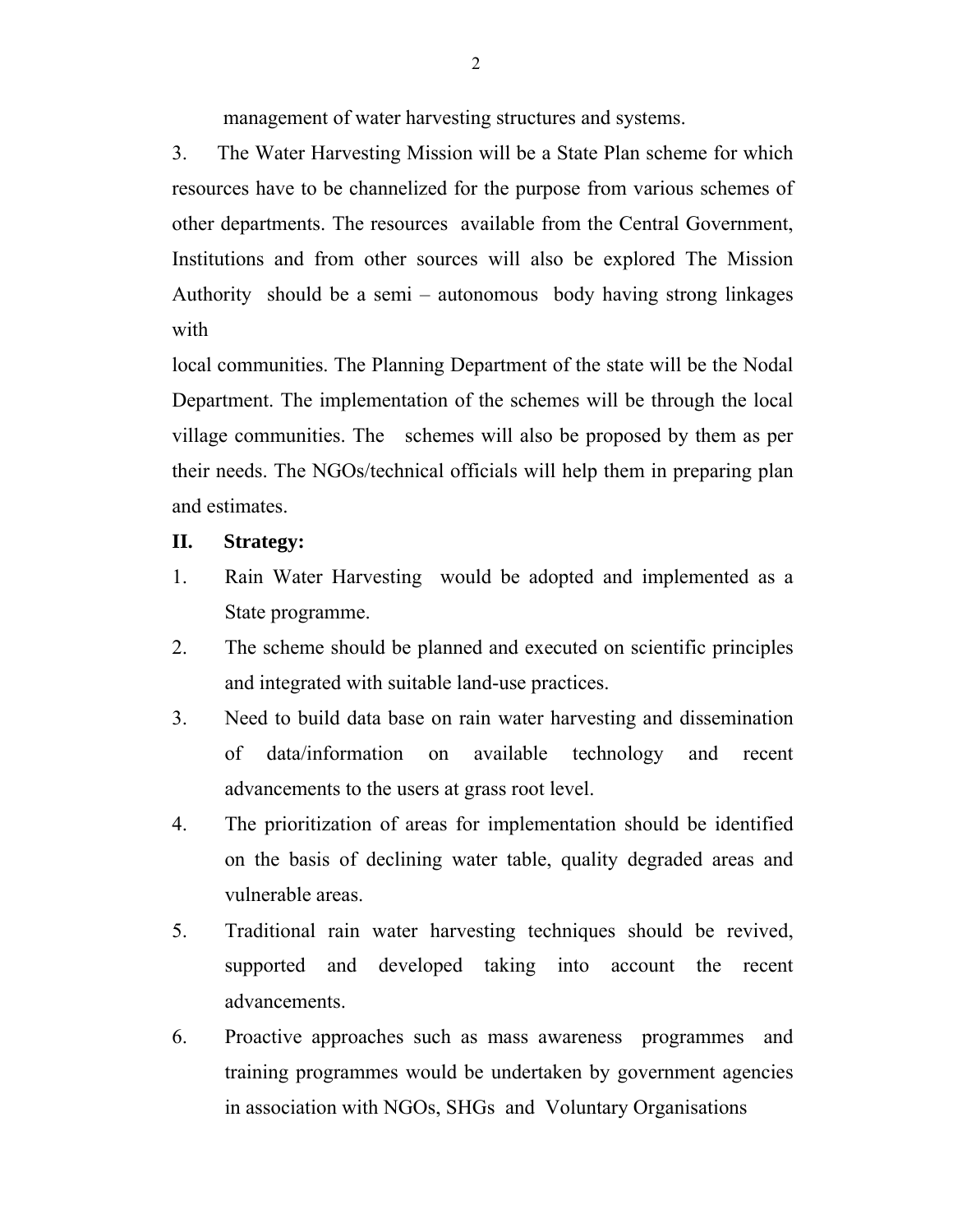- 7. Roof top rain water harvesting should be taken up in urban areas. Suitable legislative measures would be proposed for inclusion of rain water harvesting in building byelaws in urban areas.
- 8. Techno-economic evaluation of rain water harvesting would be taken up for large harvesting projects.
- 9. The water harvesting schemes would be implemented through people's participation. The funds for the purpose would be given to village committees/groups for implementation.
- 10. Suitable and competent NGOs would be identified for providing support to the village committees.

### **III MISSION INTERVENTIONS:**

- IN- SITU HARVESTING– Wherein the rainfall precipitation is collected from streams, nalahs, surface runoff, roof top collection for direct utilization in domestic, irrigation and other uses.
- CONSERVATION OF RAINFALL PRECIPITATION IN AQUIFERS- Through tanks, check dams etc.
- STORAGE IN SOIL PROFILE- For soil moisture build up through afforestation, gully plugs, contour bunding etc.
- Restoration, revival, revitalization and upgradation of existing/ traditional rain water harvesting structures
- Using and propagating Traditional and modern methods of water harvesting in the state.

### **IV. MISSION STRUCTURE:**

## **1. STATE LEVEL.**

(a) **State level Water Harvesting Mission Steering Committee**- At the State level, a State Water Harvesting Mission Steering body will be formed under the chairmanship of the Chief Secretary. The line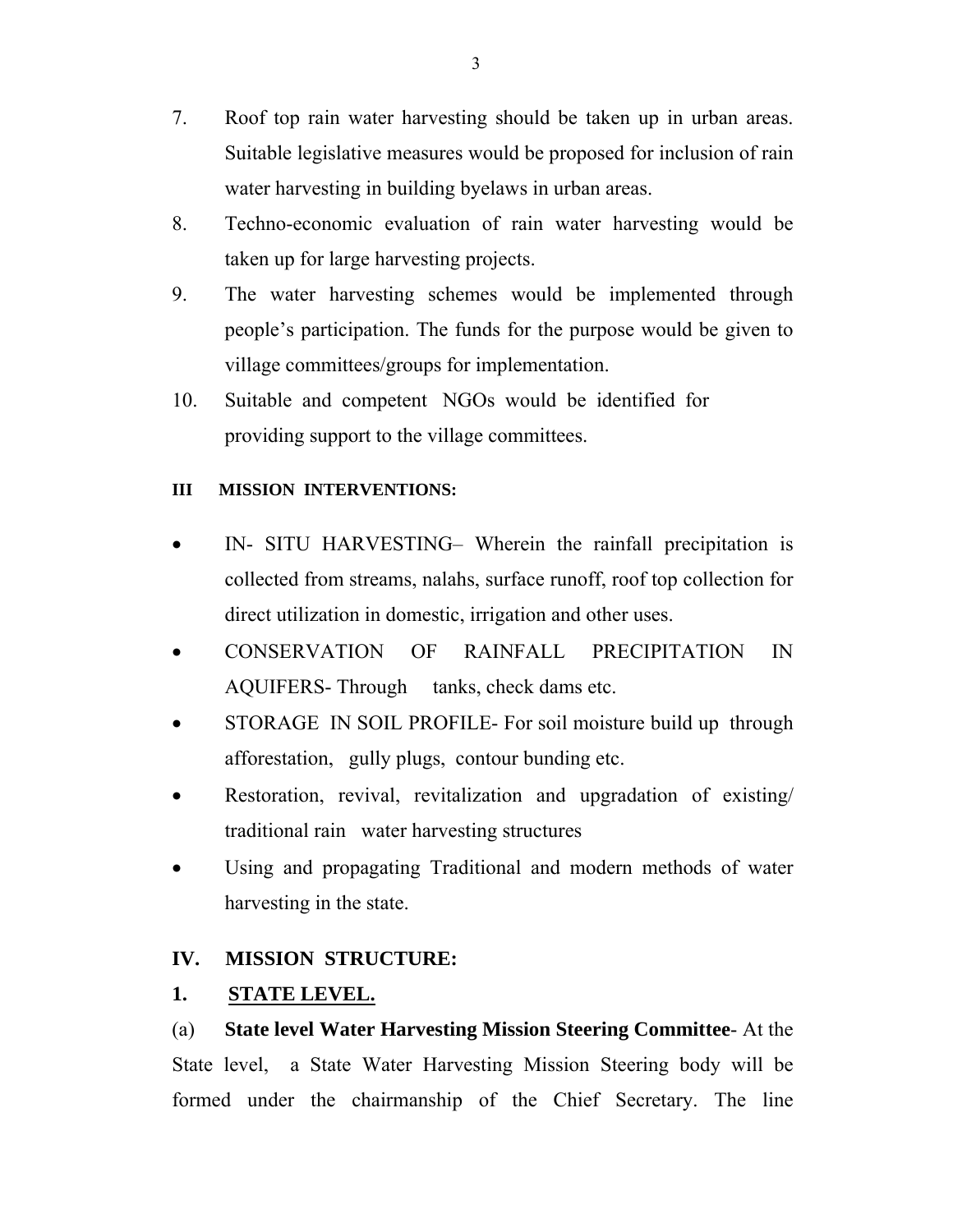Departments of water resources (Minor irrigation, Soil and Water Conservation, PHE and Agriculture departments) Planning, Finance and Rural Development would be members of the steering committee as government nominees. This committee would be serviced by the Planning department until such time a suitable switch over is considered necessary. The State Mission Executive would be the senior most Secretary in the Planning department assisted by the Mission Director who will also be the member convener. The committee will have representation from Research institutes, prominent NGOs,. The Central Government may also be represented. This committee will be responsible for broad policy guidelines, approving the action plans, approving sanctions and releases, ensuring effective implementation and monitoring of the schemes.

(b) **State Water Harvesting Agency -** Water Harvesting Agency will be set up in the state. The Meghalaya Water Harvesting Agency (MWHA) will be the mission implementing agency to which the fund will be authorized and released by the State Government/Central Government/other funding agencies

for onward distribution to the field District Water Harvesting Coordinators. The Meghalaya Water harvesting Agency will have representatives from concerned Government Departments, NGOs , Institutions. The Meghalaya Water Harvesting Agency will be responsible for implementation and overall coordination of Meghalaya Water Harvesting Mission within the state. Ordinarily it would be a Society registered under Society Registration Act etc The Meghalaya Water Harvesting Agency will have the following functions :-

1. Prepare perspective and annual state level action plan in consonance with mission goals and objectives.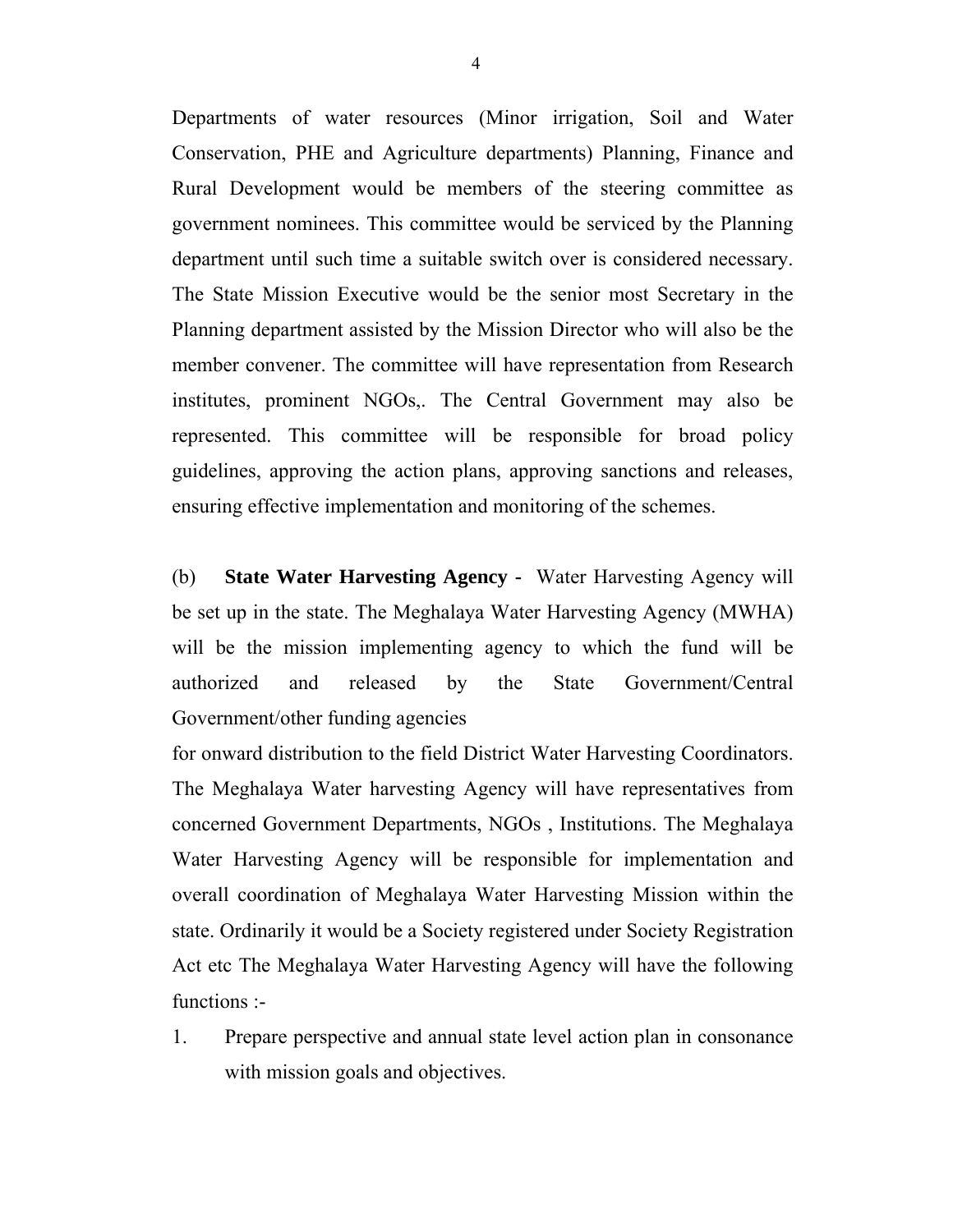- 2. Receive fund from the state, other sources, maintain proper accounts thereof and submit utilization certificates to the concerned authority.
- 3. Furnish periodic progress report to the State level Water Harvesting Mission steering committee.
- 4. Release funds to the District Water Harvesting coordinators and monitor and review the implementation of the programmes.
- 5. Organize base line survey and feasibility studies in different parts (District, Sub-Division, Blocks) to determine the status of progress of the Water Harvesting Mission.
- 6. Assist and oversee the implementation of the mission programmes in the states
- 7. Organize Workshops, Seminars and training programmes for all interest groups/ Associations at the state level.
- 8. Planning and formulation of water harvesting projects with available and established technologies,
- 9. Coordinate with different line departments/ agencies/organizations during the execution.
- 10. Resource mobilization, allocation and channelisation of funds.
- 11. Scrutiny and give technical and financial approvals of projects.

 The Chief Secretary will be the chairman of the Agency and the senior most Secretary in the Planning department will be the vice chairman. An officer selected by the government will be the Mission Director who will be equivalent to a Chief Engineer or Director level officer and may be a retired officer of requisite level and expertise. He will be assisted by 3-5 Technical subject matter specialists and other supporting office staff.

### **2. DISTRICT LEVEL**

 The Deputy Commissioner of each district would be the District Mission Promoter. He will be assisted by a District Water Harvesting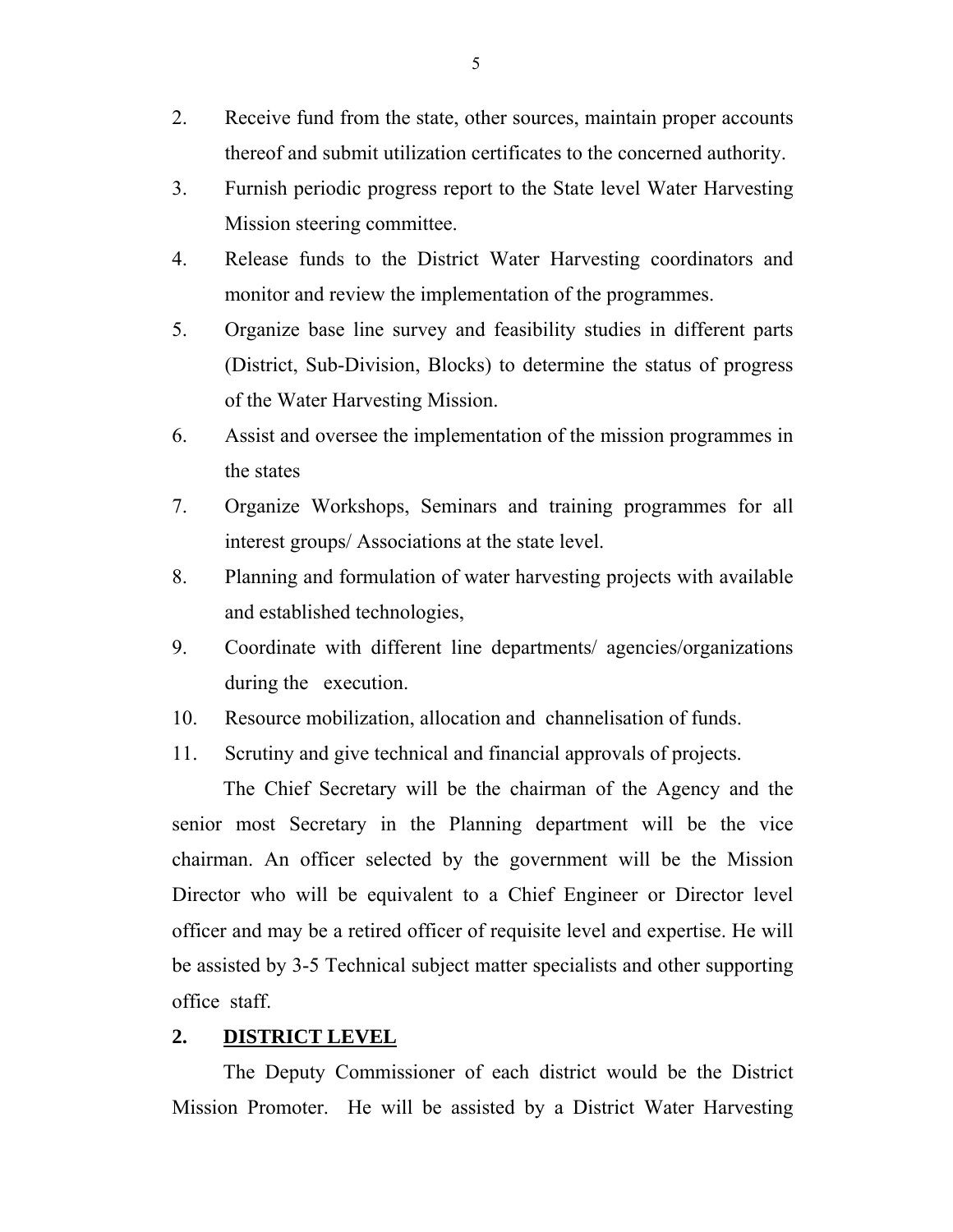Coordinator equivalent to an Superintending Engineer or Joint Director selected by the State Level Mission The District Promoter and the Coordinator will also oversee, coordinate and guide all activities at the District level. They will also jointly monitor the progress of implementation.

 The District Coordinator would be responsible for the activities of the Water Harvesting Mission in the district under the guidance of the DC and will be responsible for interaction with the District / State administration / District Councils / Traditional Institutions and coordination in the district. He would be exclusively for District Water Harvesting mission works and may be located in the DPOs/ DRDA office with staffs drawn from these as well as from development branch of the DCs office or on contract basis.

The district water harvesting coordinator would scrutinize and recommend proposals received from Block level and recommend them through the DC to State Water Harvesting Agency/ Mission director for approval.

### **3. BLOCK LEVEL** –

 An Assistant Engineer who will be the Project Officer at the Block Level will be responsible for submission of proposals to the District Coordinator and to oversee implementation in the field through grassroots organizations such as traditional and local authorities, village councils, established cooperatives, SHGs, and established NGOs with good track record and establishing appropriate system of ownership and maintenance of assets by local communities other essential staff to assist the Project Officer at the Block Level will be taken on deputation /on contract basis. The structure of the Mission will be as follows:-

Mission Steering body (under Chief Secretary) ׀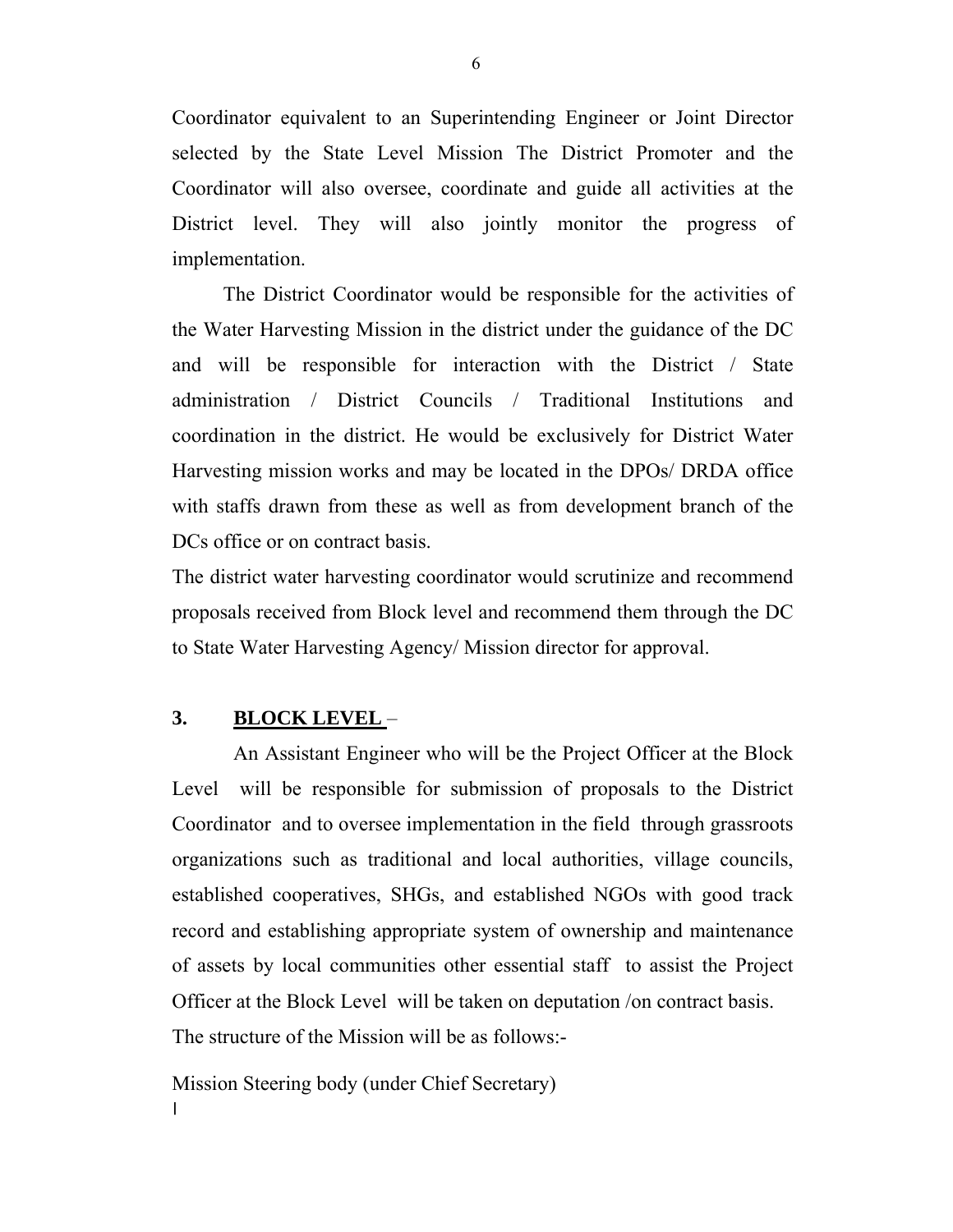```
Mission Director 
׀
District Coordinator, 
|Project Officer 
׀
NGOs↓SHGs/ Village Committee (the implementing agencies)
```
# **V. PERSONNEL POLICY OF THE WATER HARVESTING AGENCY:**

 The Water Harvesting Agency should not have permanent staff. The

employees should be on deputation/on contract to the Water Harvesting Agency for specific periods. A minimum number of core staff may however be maintained. The Mission Director, Subject Matter Specialists, the District Coordinator and other essential staff would be selected by a committee headed by the Chief Secretary with the State Mission executive processing the selection. The senior most Secretary, Planning Department would be overall in charge of the personnel of the Water Harvesting Agency. The controlling authority of the Mission Director/Project Coordinator/Other Officers may place the service of the concerned officers at the disposal of the Planning Department for appointment to the concerned post in the mission. Posting orders of the Mission Director, District Coordinators, other Officers and staff would be issued by the Mission executive with the approval of the chairman i.e. Chief secretary. The Planning Department through the chairman would also be responsible for making in charge arrangements when any personnel go on long leave. The officials of the Water Harvesting Agency should be continually trained on the subject and there should be a system of in house-training.

### **VI. ADMINISTRATIVE COST:**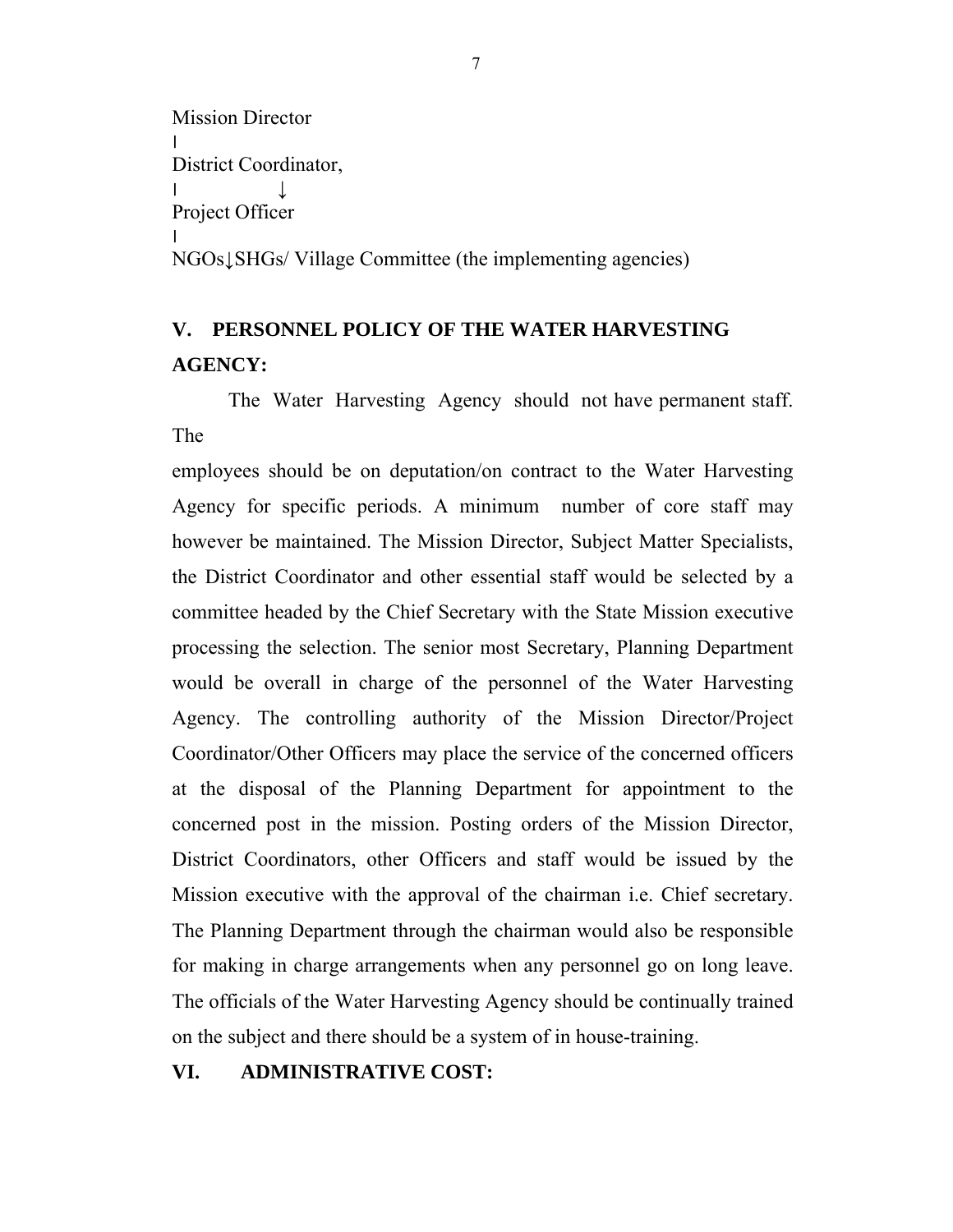The Administrative cost ceiling fixed will be met by the State Government/other sources. The State should follow its own salary structure. A maximum of 30% of the salary cost may be allocated towards contingencies including rents, P.O.L., office expenses etc. The ceiling will be raised every year on a compounding basis to set off the increases due to inflation etc.

The Mission will initially set up district and block level bodies in a few locations. After evaluating the performance, the concept will be extended all over the state in phases.

### **VII. PROCEDURE FOR APPROVAL AND IMPLEMENTATION:**

 The Project Officer at the Block level will initiate the plans and draw up schemes and send to district coordinator. The Project Officer will consult the grassroot organizations/ Stake holders in the process.

 The District Water Harvesting Promoter and Co-ordinator will prepare and submit the Annual Action Plan (AAP) to the State Water Harvesting Agency which will in turn present the same before the State Water Harvesting Mission steering Committee. The State Water Harvesting mission steering Committee will approve the proposal of the State Water Harvesting Agency. On approval, the mission director would submit the demand for release of fund to the mission executive in the planning department and the fund will be released to the mission director. The clearance of the steering committee would be deemed to have the approval and concurrence from planning and finance department based on which bulk sanctions would be issued and acted upon by the planning department for release**.** The State Water Harvesting Agency with the approval of chairman would release the funds to district promoter and coordinator who in turn would pass the fund to the Project Officer/ and consequently to the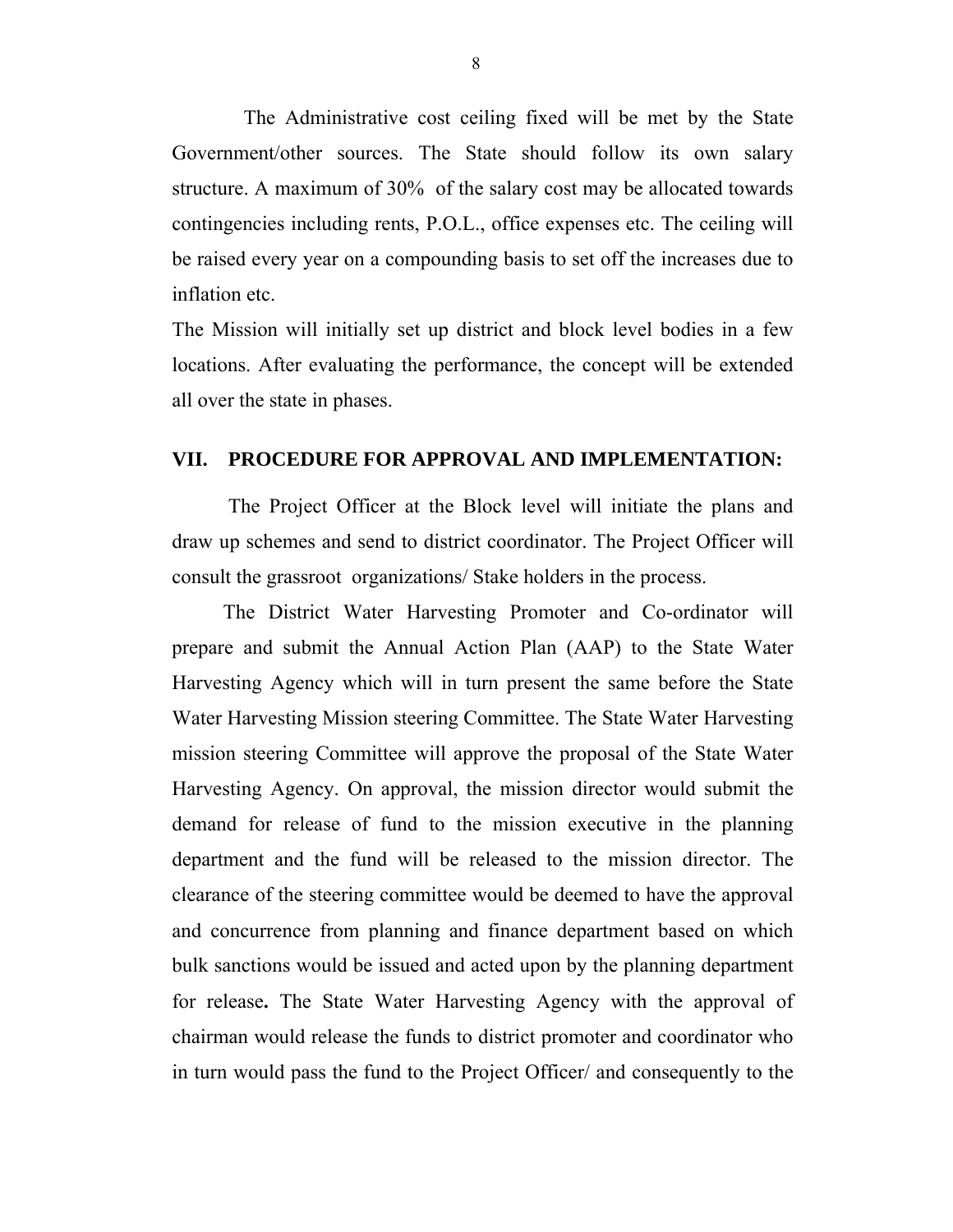water harvesting implementing organization / NGOs at the village level. No contractors will be involved, in the implementation.

 At the project level, a project implementation committee would be formed which will open joint account with the Stake holders/ SHG/ Traditional Institutions/ VECs etc as the case may be with Project Officers at Block levels.

The release of  $1<sup>st</sup>$  installment will be made after the Annual Action Plan is approved. The second installment shall be released on the request of the District Water Harvesting coordinator subject to satisfactory report of utilization of the  $1<sup>st</sup>$  installment.

### **VIII. MONITORING AND EVALUATION:**

 There shall be continuous in house monitoring by the State Water Harvesting Agency/ District Water Harvesting promoter and a third party independent evaluation as approved by the State Water Harvesting Committee.

> (Dr. Shreeranjan) Commissioner & Secretary, Planning Department.